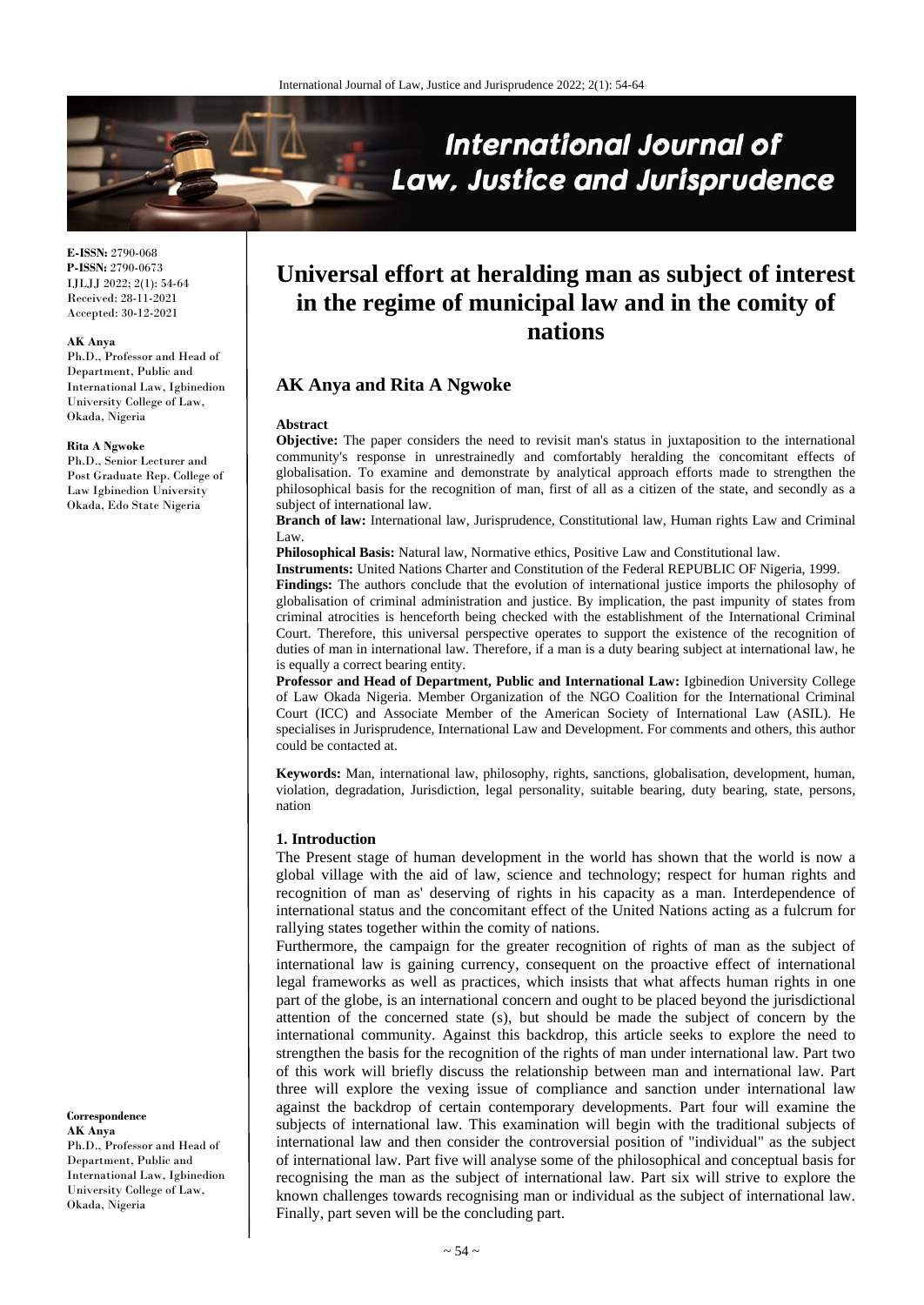#### **2. Man and International Law [1]**

Today's substantive issues-from armed conflict to climate change to the financial crisis to terrorism-have generated much new thinking about international legal rules and structures; at the same time, efforts to create new law implicate the interests of, and require the cooperation of, new and existing actors and institutions at many levels of governance<sup>[2]</sup>.

This effort to redress perceived wrong and remedy appalling situations will always regard man as the centre of attraction. But, significantly, respect for human rights and recognition of man as' deserving of rights in his capacity as man has gained global attention and recognition in almost many and varied constitutional democracies from the end of the world wars [3]. In all these events, the man was at the centre of it all. These factors have unwittingly endeared man to the protection of international law.

#### **2.1 The Regime of International Law**

Jeremy Bentham invented the expression 'international law'. Bentham urged that 'international law was sufficiently analogous to municipal law' during its growth  $[4]$ . International law is incapable of exact precision. This is partly due to the ever-emerging international conventions, covenants, treaties, protocols, agreements, declarations, proclamations, etceteras., arising from friendly states in grasping with the ever challenged gamut of human transactions  $[5]$  in pursuit of the needs of the concerned states in the international arena, and the resolutions and decisions of the United Nations General Assembly [6] and the Security Council [7], respectively. It should also be noted that international law is mainly hortatory [8]. Only accredited representatives of states conduct the affairs of the states in the international arena.

Unarguably, even though international law is bereft of a consensus definition, scholars have attempted to hazard an apt description of what the terrains of international law are and should be. But unfortunately, these attempts are purely perspective in origin and, therefore, exhaustive.

Learned writer J G Starke construes international law as that body of law, which is composed for its more significant part of the principles and rules of conduct which states feel bound to observe, and therefore, do commonly observe in their relations with each other, and which includes also:

- a) The rules of law relating to the functioning of institutions or organisations, their relations with others, and their relations with states and individuals; and
- b) Specific rules of law relating to individuals and nonstate entities so far as the rights or duties of such individuals and non-state entities are the international community's concern [9].

The description of international law by Starke appears hellbent on capturing the vast gamut of activities under international law and equally deserving of attention. However, unfortunately, the effort of the learned author sounds more like a mission statement [10].

International law has practically been described 'as the law of nations' and equally defined [11]. It should be noted the contribution of Jeremy Bentham, who first employed the phrase international law in 1780. He reigned during the classical epoch, which perceived this branch of law as international law.

International law's definition and description are subject to

the individual perspective, which is ordinarily influenced by global developments. Also, there is a need to illuminate the definition of Messrs. S A Williams and A L C de Menstra. They perceive international law as The law system containing principles, customs, standards, and rules by which relations between states and other international persons are governed [12].

According to Brierly, the law can only exist in a society, and there can be no society without a system of law to regulate the relations of its members with one another  $[13]$ . Therefore, the connotation 'law of nations' presupposes that 'a a society' of nations exists, and the assumption that the whole of the civilised world constitutes in any real sense a single society or community is one, which we are not justified in the making without examination [14].

The law of nations sprouted from among a few kindred nations of Western Europe. These nations had a common background in the Christian religion and the civilisation of Greece and Rome [15]. The interactions of these nations were influenced by the rise of the modern state system, which undermined the tradition of the unity of Christendom, and eventually gave rise to those sentiments of exclusive nationalism, which are rife in the world today  $[16]$ . Significantly, there was concomitant growth of factors that made states mutually dependent on each other.

Furthermore, when a party to a controversy alleges a breach of international law, the act impugned is practically never defended by claiming the right of private judgment, which would be the natural defence if the issue concerned the morality of the act, but always by attempting to prove that no rule has been violated [17] .

# **3. Compliance and Sanction in International Law: Emerging Development**

International rules of law strive towards compliance by states. The effectiveness of international law is measured by the degree of observance by nation-states. This does not suggest that observance is an essential factor in what is or is not law. It is possible for a rule of law to operate without being observed. There are chains of legislation that are observed in the breach [18].

States are inclined towards compliance with developed, recognised and accepted norms ordinarily evolved in customary international law and treaty conventions. The essence of law is to govern human interaction in society. Law is made for man and not the opposite  $[19]$ . Pollock has maintained that the only necessary conditions for the existence of law are the existence of a political community and the recognition by its members of settled rules binding upon them in that capacity. International law, on the whole, seems to satisfy these conditions  $[20]$ . International law operates in an international political system and is well recognised by the operators of what to expect at any given time.

Against this backdrop, Harris contends that international law is just a system of customary law, upon which has been erected, almost entirely within the last two generations, a superstructure of "conventional" or "treaty-made law", and some of its chief defects are precisely those that the history of law teaches us to expect in a conventional system [21].

Morgenthau has equally remarked that the great majority of the rules of international law are generally observed by all nations without actual compulsion, for it is generally in the interest of all nations concerned to honour their obligations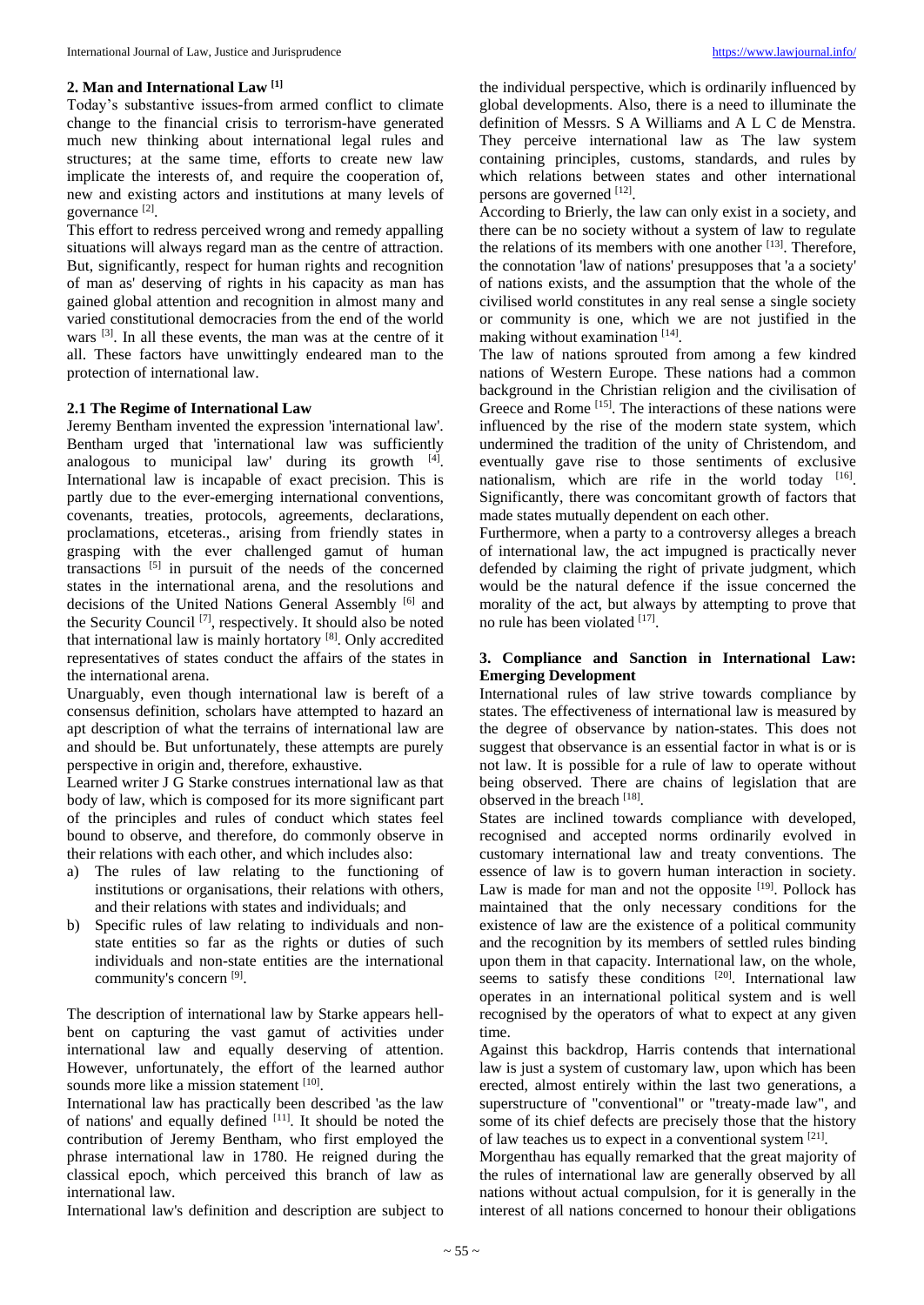within the comity of nations [22].

Unarguably, most rules of international law are formulated in legal terms such as identical or complementary interests. For this reason, they generally enforce themselves, as it were, and there is generally no need for specific enforcement action. However, international law requires an obligation on the part of states. The fulfilment of this obligation is hortatory.

In most cases in which these rules of international law are violated, despite the underlying community interests, satisfaction is given to the wronged party either voluntarily or in consequence of adjudication [23].

It is along this line that Morgenthau quips that the great majority of rules of international law are generally unaffected by the weakness of its system of enforcement, for voluntary compliance prevents the problem of enforcement from arising altogether  $[24]$ . The primary challenge to whether international law is the issue of enforceability in the international legal system. To a vast majority of international lawyers, enforceability is a requirement or characteristic of any legal system of law. These categories of international lawyers unequivocally believed that international law possessed this singular characteristic, 'even if only in a rough and rudimentary form  $[25]$ .' One of them observes that international law is: a body of rules for human conduct within a community, which, by common consent of this community, shall be enforced by an external power [26].

Hart, on his part, defines law as a union of primary and secondary rules. Primary rules are those specifying what people must or not do. In other words, primary rules are prescriptive. Furthermore, secondary rules allow a legal system to function in her stead continually. Secondary rules deal with the procedure for making law and how it must be changed or vested in another. It appears that Hart's secondary rules are consistent with his rule of recognition, which informs our opinion of what law is or not. Arguing from this background, it is evident that international law is deficient in quality, apparently because it has not matured to become a self-serving 'system of law [27].'

A vast number of philosophers have equally argued contrarily that international law lacks enforceability due to the absence of sanction. However, be it as it may, Hart concedes that sanction cannot be the litmus test for legal order because laws are obeyed not because of the existence of force or sanctions but rather because they are valid [28]. In this same vein, he maintained that even if international law is not law, it is analogous to law both in function and content [29]. In arriving at this decision, he called to aid the remarks of Bentham in buttressing his views:

Bentham, the inventor of the expression of international law, defended it simply by saying that it was sufficiently analogous to municipal law. To this, two comments are perhaps worth adding. First, the analogy is one of content, not of form; secondly, no other social rules are so close to municipal law as those of international law [30].

## **3.1 The Contribution of Harold Hongju Koh to Compliance and Sanction**

There is a viewpoint paraded by many and sundry that international law is devoid of sanctions. This inclination is erroneous. The eminent scholar Koh in his Frankel Lecture at the Houston University 1998 annual Lecture series, argues whether or not a nation will comply with

international law.

It has been argued that the key to understanding whether a nation will comply with international law is to understand the transnational legal process 'whereby an international law rule is interpreted through the interaction of transnational actors'…then internalised into a nation's domestic legal system <sup>[31]</sup>.' Koh contends that obedience to international law arises when a given nation 'adopts rule-induced behaviour because the party has internalised the norm and incorporated it into its internal value system [32].'

Based on the preceding, Koh proffered and urged four kinds of relationships between given international norms and observed these norms: coincidence, conformity, compliance and obedience [33]. Koh concludes that there are three distinct shifts within these norms, from coincidence to conformity, conformity to compliance, and eventually compliance to obedience [34].

The first shift is from a 'grudging, one-time acceptance to habitual obedience  $[35]$ .' In this regard, some states have made strides in attempting to conform to the Vienna Convention on Diplomatic Relations [36], However, it failed to take adequate procedural steps to ensure total compliance [37]. For example, an international norm, such as consular notification, will only transform from an 'external sanction' to an 'internal imperative', especially when the affected state takes the necessary steps to mandate action on the part of its agents. This transition is in line with the provision of article 36 to the Vienna Convention. For instance, in diplomatic relations between states, the Libyan government has grossly violated the provisions of article 36 VCDR by her continued silence on alleged killings of foreign nationals, especially Nigerians, by her peace/immigration officials. If this failure on the part of Libya is juxtaposed with article 36, there is nothing left to add than to state that Libya's attitude towards foreigners is an affront to adumbrated transition from external sanction to internal imperative, which has not yet taken place in Libya<sup>[38]</sup>. The Libyan authorities' reluctance to recognise this anomaly signals contempt of international law and, consequently, an overt failure to internalise normative behaviour.

The second shift towards obedience is from the 'instrumental to the normative  $[39]$ .' Compliance with an international norm moves calculated compliance to incorporating a rule as part of a 'value-set.' In the United States, for instance, the Supreme Court, the federal government, and the individual states all seem to recognise the obligatory nature of the Vienna Convention and certainly do not advocate non-compliance [40].

The final shift is from coercive means to constitutive means of enforcement of international norms. 'Coercive' means an attempt to force change, while constitutive means seek to 'shape and transform personal identity  $[41]$ .' For instance, in the death penalty cases involving Mexican nationals in the United States, the former marshal the most significant effort to effect compliance through coercive action [42]. Her interventionist model did push the Vienna Convention issue, especially the provision of article 36, to the forefront of legal debate. This was evidenced by her appeal to the International Court of Justice to stop the execution of all fifty-one Mexican nationals facing death sentences in the United States.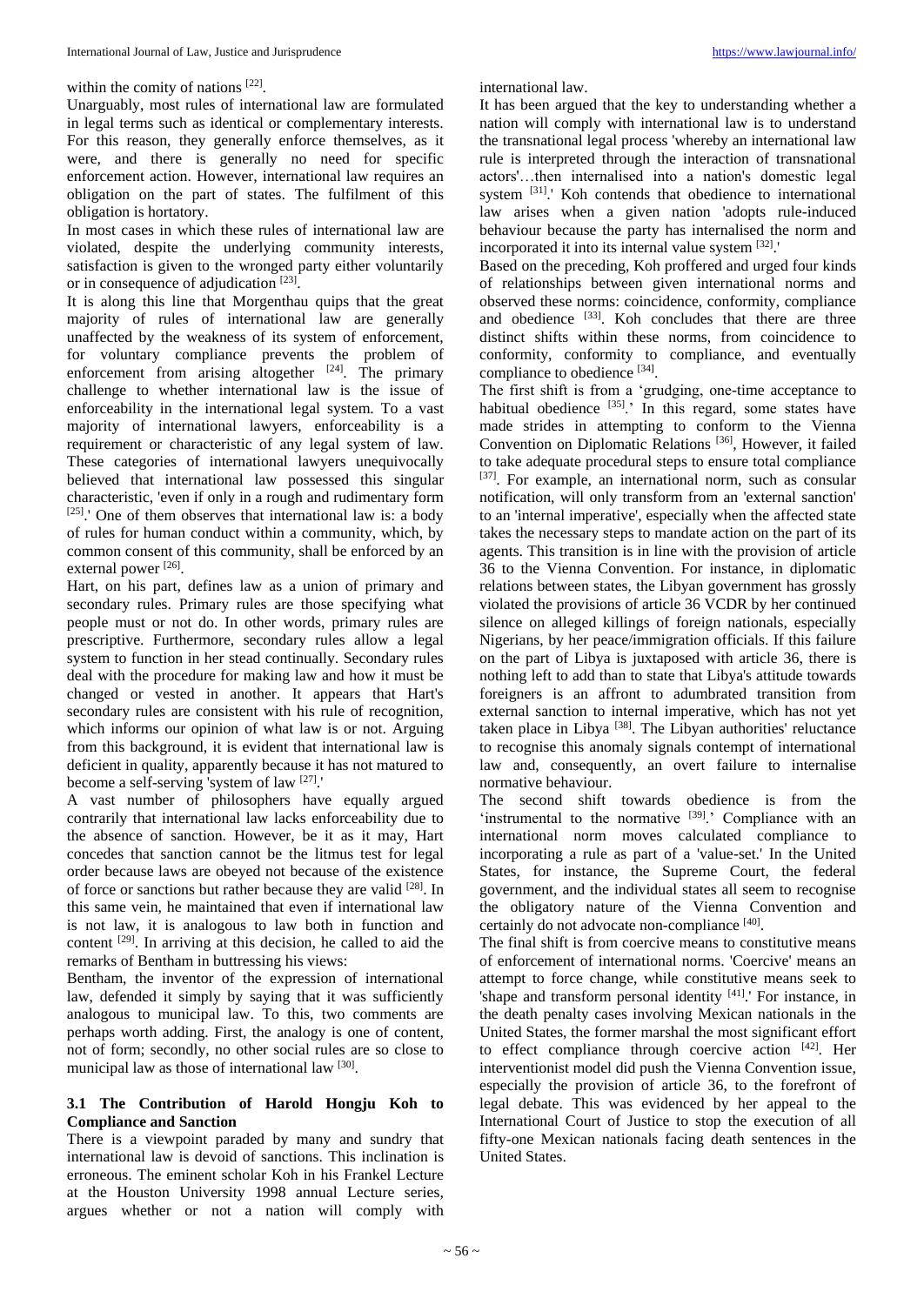## **4. State, International Organization and Man as Subjects of International Law: Revisiting the Status of Man**

International law has grown beyond the scope of nationstates to encompass other entities like 'man' and 'international organisation'. However, international law's foundations and historical evolution (the law of nations) lie firmly in Western cultures' development and political organisations [43] .

This was further exacerbated by the remarkable 'growth of European notions of sovereignty and the 'independent nation-state' [44]. Cumulatively, this required an acceptable method facilitating inter-state relations, which could be conducted by commonly accepted standards of behaviour, and international law filled this gap.

Also, the development of international law emerged in cascading order, entities like states, international organisations and corporations, and individuals. These entities have dominated the realm of international law. First, however, it must be noted that the arbiters of the world order are, in the last resort, the states, and they make the rules interpret and enforce them [45].

More importantly, there is the need to identify how these entities impact international law. Consequent to this, there is the need to consider the issue of legal personality.

#### **4.1 The Issue of Legal Personality in International Law**

For this treatise, understanding legal personality in international law will be limited to 'capacities' [46] sed. Capacity here refers to whom or what is competent to act. The determination of guidelines or methods of ascertaining who or what is competent to act squarely on the law rules [47] . Only the rules of select law entities and, *ipso facto,* endow them with 'different legal functions' [48]. Therefore, it becomes absurd to assume that 'merely by describing an entity as a 'person' one is formulating its capacities in law'[49] .

O'Connell has assisted by shedding light in formulating the guidelines for determination of a personality in international law, possessing 'capacity':

- i. Do the rules of international law establish that this claimant to capacity has the capacity, which it claims?
- ii. What exactly is the capacity, which it claims and which is allowed to it, or in other words, just what sorts of legal relations may this entity enter into?

Concerning (ii) above, the question refers to an existing claimant. However, there are situations where the claimant to capacity is a novelty. There is no subsisting rule of international law accommodating the claimant in this case. Does this, therefore, extinguish the proposed interest of the claimant? The answer must be in the negative. The practice of international law has always been to perceive and identify the new claimant, and by implication, as well as through the natural course of the event, the claimant by interaction with the duty-holders  $[50]$ , operates to itself  $[51]$ .

Should the entity be recognised as having the capacity it claims to have?

Concerning the above, the issue of recognition is merely a question of taciturn approval of the claim by the dutyholders in international interactions affecting the dutyholders.

Current thinking in this perspective maintains that 'capacity implies personality, but always, it is capacity to do those particular acts'. Therefore, 'personality' is only 'short-hand for the proposition that an entity is endowed by international law with legal capacity [52].

Furthermore, personality may even be extended to accommodate the examination of certain concepts within the law, such as status, capacity, competence, and the nature and extent of particular rights and duties [53].

It is not uncommon to discover that the status of any entity may well be determinative of certain powers and obligations, while capacity will link together the status of a person with certain rights and duties [54].

Significantly, the process of identifying a legal entity is a function of the relevant legal system, 'which circumscribes personality, its nature and definition' [55]. The above premise equally applies to international law. Shaw, in this respect, quips that any particular view adopted of the system will invariably reflect upon the question of the identity and nature of international legal persons [56].

Expressly, the issue of personality in international law necessitates the consideration of the inter-relationship between rights and duties afforded under the international system and the capacity to enforce claims. The rules of international law are the only determinant factors for ascertaining the nature of the entity's capacity in question. The rules include questions whether the personality of a particular claimant depends upon its possession of the capacity to enforce rights. The issue of personality in international law is a relative phenomenon varying with the subsisting circumstances, in that the status of the claimant determines what rights, duties and competencies, are applying in any given situation. These claimants include participants like states, international organisations, regional organisations, non-government organisations, public companies, private companies and later, individuals.

The issue of legal personality may not be extended to all these entities, although they may impact the international plane with some degree of influence [57]. Therefore, international personality is participation plus some form of community acceptance [58]. Modern jurisprudence on the subject of international law has grown to accommodate diverse roles for some of these entities; for instance, the regime of human rights law is understood as those "rights contained in International Bill of Rights and the Convention on the Rights of the Child" as well as other regional human rights treaties like the "European Charter on Human Rights and African Charter on Human and People's Rights;" the law relating to armed conflicts: this concentrates on the need to regulate armed conflicts, even more, catering for the affected victims, inclusive of soldiers involved in the prosecution of the war. The urgency and need to regulate armed conflict is an offshoot of the preamble and provisions to the United Nations Charter, which explicitly states: "We the peoples of the United Nations determined…To practice tolerance and live together in peace with one another as good neighbours, and to unite our strength to maintain international peace and security…." Furthermore, article 2 of the Charter enjoins member states to eschew threat or use of force against the territorial integrity or political independence of any state, or in any other manner inconsistent with the purposes of the United Nations.

The essence of the above branch of international law is to widen the degree of participation by entities operating as claimants having enforceable capacity in international law. Regard should also be had to the regime of international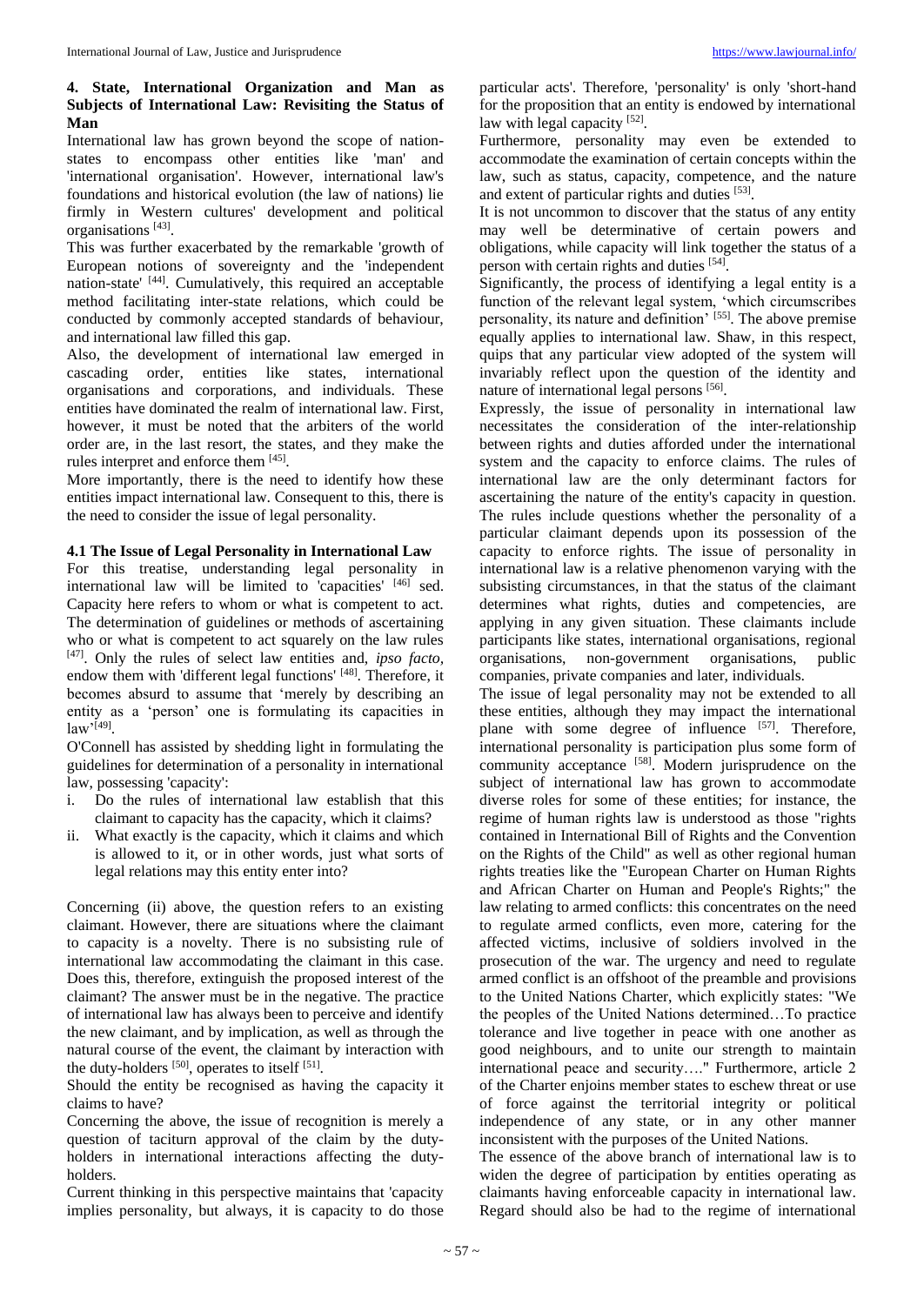economic law encompassing such regulatory agencies like General Agreement on Trade and Tariff (GATT), World Trade Organization (WTO), International Labour Organization (ILO), Food Agricultural Organization (FAO), International Atomic Energy Agency (IAEA) [59] and etceteras. These entities have created room for international cooperation, thus paving the way for them to become subjects of international law.

#### **4.2 'States' as Subject of International Law**

A 'state' in international law attracts no discernible definition. Consequently, there is a compelling need to fathom a working tool to elucidate an understanding of the concept of state in international law. A state could be descriptive if one desires to hazard a tool to compartmentalise the vast and dynamic activities associated with a state without a reliable and acceptable definition [60]. States traditionally used to be the sole recognised subject of international law to become international persons.

Classical international law thinking urges that a state as a person of international law should possess the following qualifications:

- a) A permanent population,
- b) A defined territory,
- c) Government, and
- d) Capacity to enter into relations with other states  $[61]$ .

## **4.3 International Legal Framework on Formation of States**

An understanding of the state as a legal person in international law will require an examination of the available and subsisting legal frameworks appertaining to states. Such legal frameworks include the following:

# **A) The Montevideo Convention** [62]

This is something akin to a regional convention in international law. The convention espouses the requirements of statehood at customary international law [63]. The attainment of these requirements ordinarily would have entitled a given and designated set of people(s) and perimeter to blossom to a state in international law [64]. Significantly, the emergence of a new state in the international arena is not enough; such a state must place itself at the mercy of other states for purposes of recognition [65]. There are chains of issues on recognising new and emergent states in international law. These issues are best understood in the process of examination of such an emergent state.

#### **I. The New and Emergent State of Kosovo**

Kosovo used to be part of the former Yugoslavia. Yugoslavia was then recognised internationally as the "Socialist Federal Republic of Yugoslavia". By inference, she was a socialist state. The problem of armed struggle that ensued in Yugoslavia more particularly, between 1989 and 1991, shortly after the disintegration of the former Union of Soviet Socialist Republic [66], claimed more than two million people, making it the largest massacre in Europe, from infant to maturity, notwithstanding Europe's enormous growth in scientific, intellectual and biological development  $[67]$ .

Consequently, Serbia broke away from the former Yugoslavia, with Kosovo as one of the constituting provinces. This led to the total collapse of Yugoslavia as a socialist state. However, that was not all; the same unresolved unrest and injustice in a heterogeneous society trailed the new Serbia. Again, this precipitated the secession of Kosovo [68]. Unsurprisingly, the seceding state of Kosovo capitalised on the international law rule of national selfdetermination [69] in giving vent to her secession pursuit.

Russia did not hide her disdain for Kosovo as an emergent state. Russia was put on the spot when her Dmitry Medvedev remarked in an informal state visit that: "The point of my brief visit was to express support to Serbia at a time when it faces Kosovo's secession. We assume Serbia is a single state whose Jurisdiction covers all of its territories. We will stick to this position  $[70]$ ." The fury and indignation of Russia were directed against the US, whom they (Russia) had accused of inciting the ethnic Albanians of Kosovo to secede from Serbia<sup>[71]</sup>.

## **II. The Emergent State of South Ossetia**

The internationally recognised territory of Georgia then extends in and over the present emergent state of South Ossetia [72]. The breakaway region of South Ossetia declared its independence from Georgia in the 1990s. Any other international state has not recognised South Ossetia except Russia. The European Union and North Atlantic Treaty Organization have called on Russia and Georgia to dialogue in resolving their differences.

It should also be noted that Russian Peacekeepers have been in South Ossetia for close to twenty years [73]. They are giving South Ossetia the required national defence.

## **III. The Emergent State of Georgia**

As events would have it, more particularly in August 2009, Russia crossed over into an internationally recognised border into the sovereign territory of Georgia  $[74]$ . Georgia is one of the breakaway states from the former USSR. If all conditions are met, she is likely to obtain NATO alliance membership before the end of 2009, a move vehemently opposed by Vladimir Putin in early 2009, apparently because the autonomous regions of Georgia are home to many Russians.

President Mikhail Saakashvili of Georgia has always insisted that Russian troops stay out of her South Ossetia province. However, on the other hand, President Dmitry Medvedev of Russia claims that Georgian atrocities in South Ossetia are enormous [75]. The Russian Prime Minister Vladimir Putin has equally claimed that President Saakashvili's actions to subdue the breakaway provinces were worse than Saddam Hussein's [76].

Surprisingly, the claims of Russians of Georgian atrocities in South Ossetia could not be verified, and the United Nations and North Atlantic Treaty Organization have respectively scheduled verification of the claims to stem the crisis in that part of the globe.

In summation, it appears that secession based on the exercise of national self-determination in reaction against oppressive and discriminatory practices on minorities are usually accommodated by the international community as deserving of recognition [77].

# **B. The United Nations General Assembly Resolution on Declaration on the Granting of**

#### **Independence to Colonial Territories and Peoples** [78]

Drawing from the evolving concept of human rights, the General Assembly considered it reprehensible to have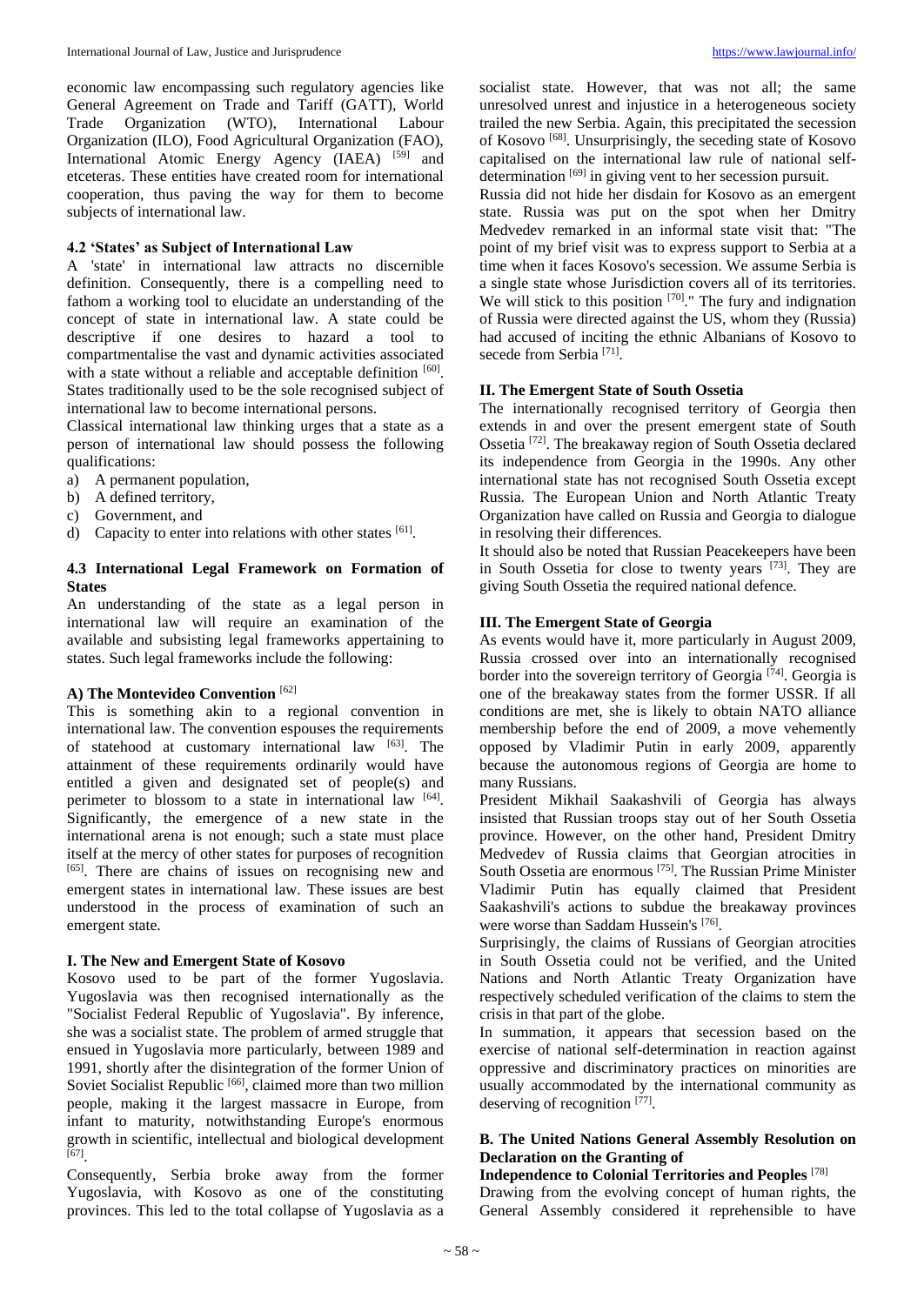colonial territories and peoples continue to be administered secession<sup>[90]</sup>.

by foreign and colonial powers. The Assembly declares that the subjection of peoples to alien subjugation, domination and exploitation constitutes a denial of fundamental human rights. Furthermore, such domination and exploitation is contrary to the Charter of the United Nations and impedes the promotion of world peace and cooperation [79].

The declaration insists that all peoples have the right to selfdetermination; by that right, they freely determine their political status and freely pursue their economic, social and cultural development [80].

The inadequacy of political, economic, social or educational preparedness should never serve as a pretext for delaying independence [81]. By implication, such measures already in practice aimed at subjugating colonial peoples-such as limiting their educational achievements, restriction to a particular class of jobs, subtle control of political unions, associations, awareness clubs, social organisations should cease to operate [82].

In the same vein, all armed action or repressive measures of all kinds directed against dependent peoples shall cease in order to enable them to exercise peacefully and freely their right to complete independence and the integrity of their national territory shall be respected [83]. For instance, in the case of South Africa, extra-legal violence was perpetrated to maintain white domination, and it was facilitated by apartheid's implicit claim that blacks were less than human [84] .

## **4.4 General Principles of International Law on Formation of States**

The need to examine the general principle of international law affecting the formation and sustenance of the state is worthy of consideration.

## **A. National Self-Determination**

The Article 7 of the Convention on Genocide recognises self-determination as a right appertaining to freedom and independence agitators, labouring under the yolk of colonial domination, and protected by the provision of this convention in the event of the resort to armed conflict and intervention. Subparagraph (4) to article 2 of the UN Charter accommodates any onslaught emanating from such freedom and independence agitators. Kola maintains that the idea that national peoples ought to determine their status and destiny in international relations first appeared and was applied simultaneously as peoples first took control of domestic politics in the late eighteenth century, during the American and French revolutions [87].

For instance, Kosovo's independence can be assessed under the international law of secession. A Canadian lawyer Thomas Franck in response to a hypothesised secession of Quebec from Canada remarked that:

It cannot seriously be argued today that international law prohibits secession. But, on the other hand, it cannot seriously be denied that international law permits secession. There is a privilege of secession recognised in international law, and the law imposes no duty on any people not to secede<sup>[88]</sup>.

While international law does not foreclose on the possibility of secession, it does provide a framework within which individual secessions are favoured or disfavoured, depending on the facts  $[89]$ . The key is to assess whether or not Kosovo meets the criteria for the legal privilege of

The legal concept of self-determination is comprised of two distinct subsidiary parts. The default rule is "internal selfdetermination", which essentially protects minority rights within a state. As long as a state provides a minority group with the ability to speak their language, practice their culture in a meaningful way, and effectively participate in the political community, then that group is said to have internal self-determination. Secession or "external selfdetermination" is generally disfavoured [91].

In other words, external self-determination seems to be a product of armed conflict because it is fraught with uncertainties and political imbroglio, with the dominant part of the disintegrating state, which is often ineffective control of the machinery of government and administration or possibly dominates the machinery itself [92].

According to Borgen, any attempt to claim legal secession "that is, where, secession trumps territorial integrity" must at least show that:

- 1. The Secessionists are a "people" (in the ethnographic sense);
- 2. The state from which they are seceding seriously violates their human rights; and,
- 3. There are no other effective remedies under either domestic law or international law.

The practice of international law and court decisions remains in an evolving stage as to the legal position of a secessionist state, or even much less, the place of national self-determination. Nevertheless, there is no doubt that international law does not frown against it in the latter case.

# **B. National Liberation Movement**

This is closely related to non-self-governing territories and the principles of self-determination. The introduction of the trusteeship system by the United Nations seemingly paved the way for granting of the audience to individual petitioners, inclusive of national liberation movements and colonial territories [93]. For instance, in 1977, the General Assembly Fourth Committee agreed by consensus to permit representatives of certain colonial entities of African Portuguese domination to participate with her in resolving territorial and statehood related issues [94] .

# **4.5 Legal Personalities of International Organizations as Subject of**

# **International Law**

International organisations can have 'legal personalities' or be 'international persons' subject to international law and 'capable of possessing international rights and duties, including the right to bring international claims [95].

The Charter of the UN and the Charters and Organic documents of other international organisations are silent concerning the status of international organisations, especially in their standing and rights and duties [96]. Apple argues that questions about the legal personality of an international organisation have arisen concerning an international organisation's capacity to:

- 1) Make claims for breaches of international law:
- 2) Make treaties or agreements that are valid internationally; and
- 3) Possess privileges and immunities enjoined by individual nations  $[97]$  [Sic.] that is, become and act as subjects of international law [98].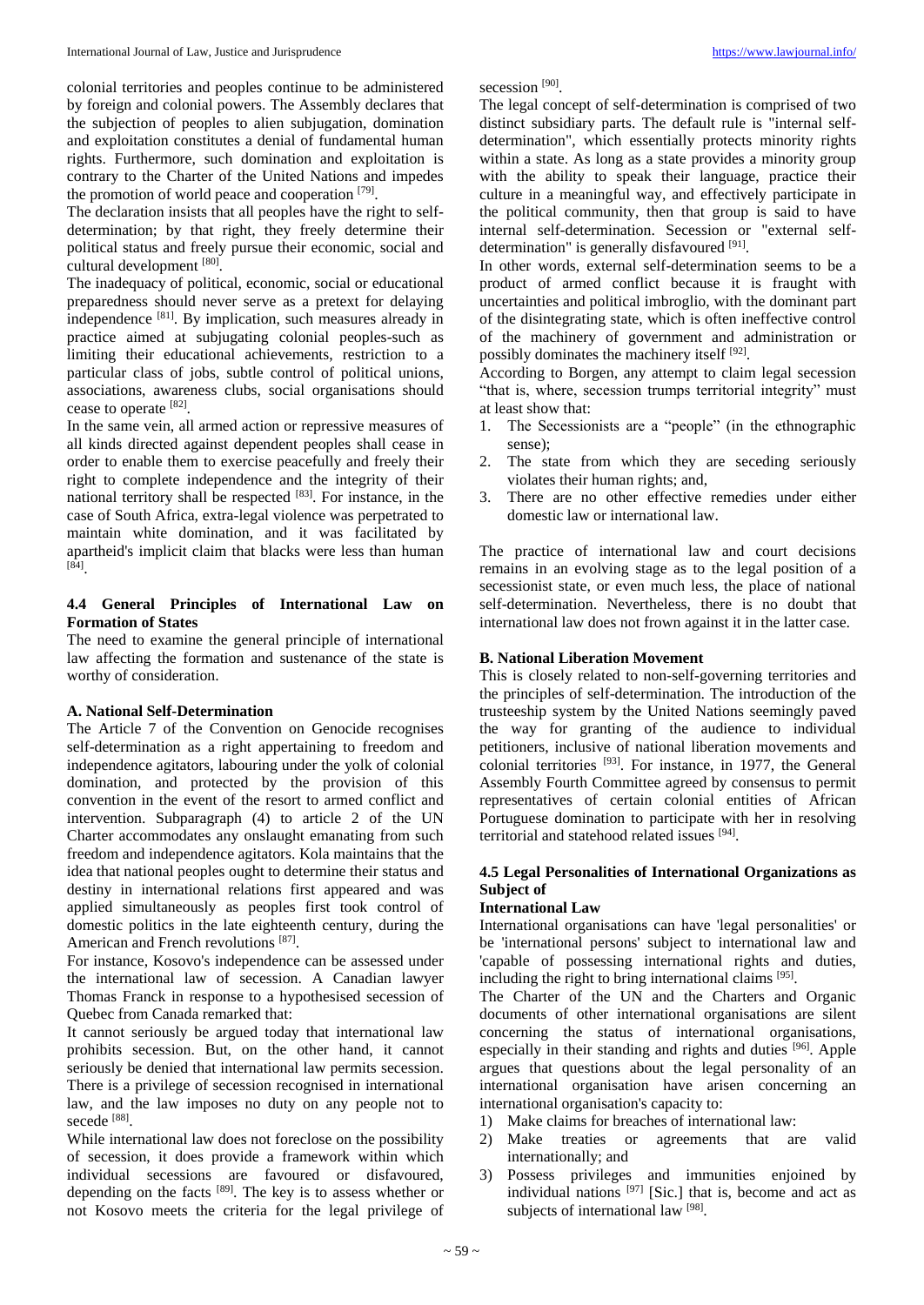A clear pointer in ascertaining the status of international organisations as a legal personality in international law is the Advisory Opinion of the International Court of Justice in the Reparation for Injuries Case <sup>[99]</sup>. In 1948, the General Assembly of the UN passed a resolution requesting an advisory opinion from the ICJ on two questions:

- 1. In the event of an agent of the UN in the performance of his duties suffering an injury in the circumstances involving the responsibility of a State, has the UN, as an organisation, the capacity to bring an international claim against the responsible *de jure or de facto* government to obtain the reparation due in respect of the damage caused (a) to the UN, (b) to the victim or (c) to persons entitled through him?
- 2. Also. The affirmative reply on point 1 (b), is action by the UN reconciled with such rights as may be possessed by the state of which the victim is a national?

The court's opinion was to the effect that the UN was not created as a centre "for harmonising the actions of nations in the attainment of common ends" but that the UN is comprised of organs and the Charter had invested it with 'specific tasks'.

#### **The court stated concerning the first question:**

The court has concluded that the organisation is an international person. That is not the same thing as saying that it is a State, which it certainly is not, or that its legal personality and rights and duties are the same as those of a state. Still, less is it saying that it is a 'Super-state', whatever that expression might mean. It does not imply that all its rights and duties must be upon the international plane, any more than all the rights and duties of a State must be upon that plane. It does mean that it is a subject of international law and capable of possessing international rights and duties and that it can maintain its rights by bringing international claims.

That was not all. The court took time to appraise the criteria for legal personality in international organisations as follows:

- a) A permanent association of states, with lawful objects, equipped with organs;
- b) A distinction, in terms of legal powers and purposes, between the organisation and its member states;
- c) The existence of legal powers exercisable on the international plane and not solely within the national systems of one or more states [100].

There are no hard and fast rules respecting the legal personality of an international organisation; however, in the extreme of cases, resort may be made to constitutional documents of such an organisation in ascertaining the purposes, functions and powers of the concerned organisation.

#### **4.6 Legal Personalities of Man as Subject of International Law**

In international law, the history of 'Man as an individual legal person' has attracted a chequered concern [101]. Two contending theories have sought to embellish man's regime in international law. The first is the object theory: it urges that individuals constitute only the subject matter of intended legal regulations. To this end, I conclude that only

states and international organisations are the proper subjects of international law.

Significantly, certain international events operated to widen the scope of subjects of international law, thus embracing individuals to be placed within the purview of international law. This concern was amply supported with specific legal fiction aimed at justifying the enlargement of subjects of international law to include individuals [102]. Hans Kelsen had noted that duties placed on states at the international plane are undoubtedly duties placed on individuals since states are comprised of individuals. This was amply justified in the Privy Council Re Piracy Jure Gentium Case [103]; the question arose whether actual robbery was an essential element in piracy in international law. The court thought that any individual guilty of an offence of piracy placed himself beyond the protection of any state. His guilt is no longer a national issue but "*hostis humanis generis".*

International law and practice jurisprudence favours the individual as a recognised participant and subject of international law. After that, the emerging terrain of human rights law has lent credence to individuals as a bearer of rights and duties in international law.

# **5. Basis for the Recognition of Rights of Man in International Law**

It is not unimaginable to conceive an individual as the subject of international law because of the availability of treaty provisions conferring such rights on individuals. Notwithstanding the provisions in such a treaty that the beneficiary of such rights is not authorised to "take independent steps in his own name to enforce the rights is not a notion of disability", that the individual is not a subject of the law. As Lauterpatcht observes, even though the rights in question are vested exclusively in the agency which possesses the capacity to enforce them, it does not also detract from the fact of being subject to the law [104].

Flowing from the above, the 'individual' can acquire rights directly by treaty independent of municipal legislation. This was confirmed in the Opinion of the Permanent Court of International Justice in the case concerning the Jurisdiction of the Courts of Danzig in the matter of Danzig Railway Officials [105]. Poland had objected to the assumption of Jurisdiction by the Danzig court, insisting that her responsibility was only limited to what was owed to Danzig and not the railway officials. The court rejected in its entirety this contention and stated:

It may well be readily admitted that, according to a wellestablished principle of international law, the *Beamtenabkommen,* being an international agreement, cannot, as such, create direct rights and obligations for private individuals. However, it cannot be disputed that the very object of an international agreement, according to the intention of the contracting parties, may be the adoption by the parties of some definite rules creating individual rights and obligations and enforceable by the national courts. That there is an intention in the present case can be established by reference to the terms of the *Beamtenabkommen.*

Since then, this pronouncement has been infused with animus, triggering the recognition of the rights of man in treaty provisions. As a result, individuals have also been recognised as a subject of international law in Jurisdiction and extradition. Furthermore, protections inuring to individuals qua man, as provided under extradition treaties though made by state parties, are recognised and effected by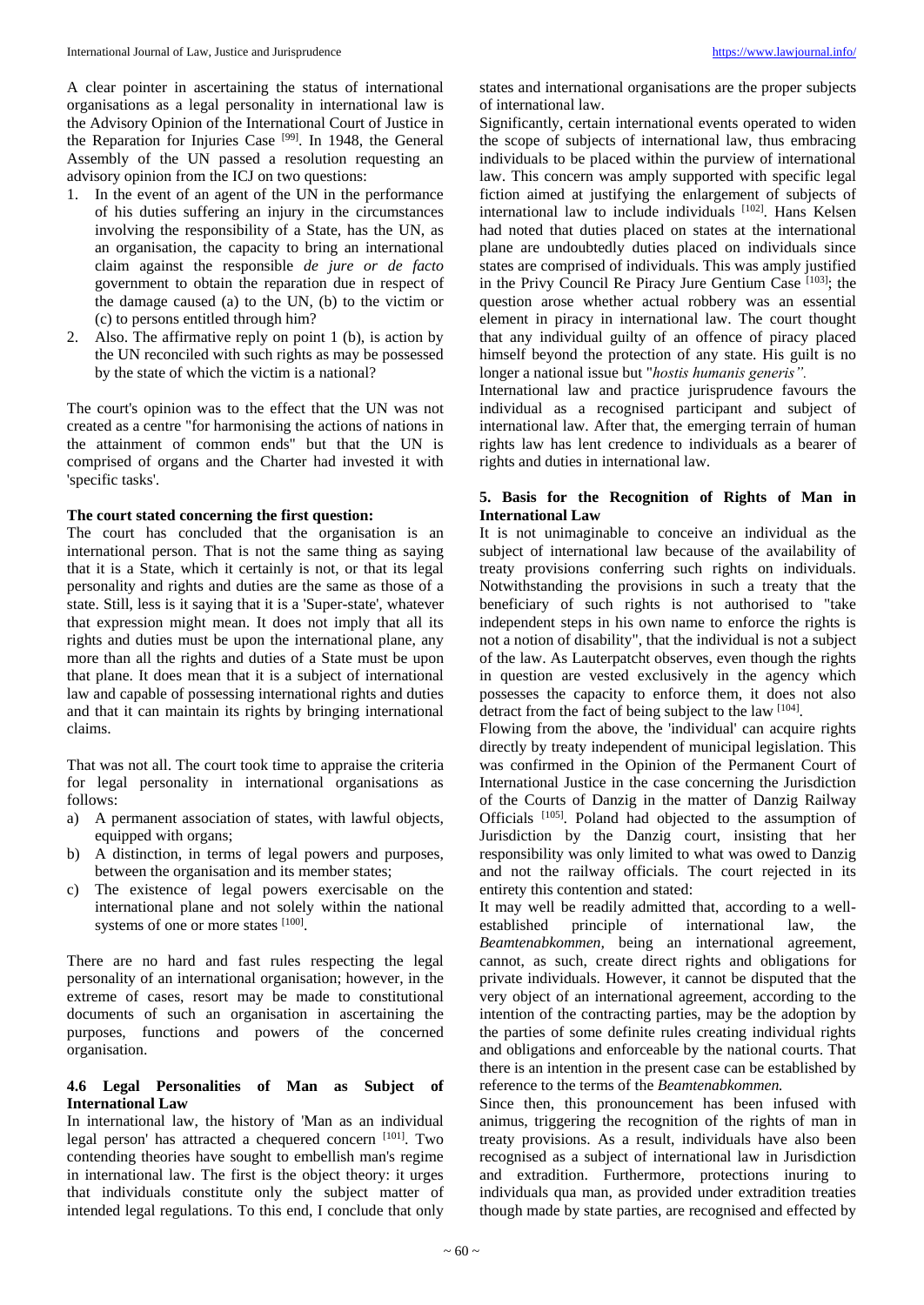municipal courts, showing that man is a subject of international law.

Under the provisions of the Charter of the UN, more particularly article 2, a state is restrained from embarking on threats or use of force in international law. However, there is a caveat. A state may indulge in intervention in the territory of another on the grounds of humanitarian intervention, provided such intervention is directed at remedying and redressing gross violations of human rights, either of nationals of the host state or foreign elements within the perimeter of the host state. Intervention at this instance is perceived under international law and practice as consistent with the UN Charter's provisions [106]. Implicit in this practice is the need to place the rights of man beyond any national borders.

The establishment of the Four Power Agreement, especially the Charter annexed to the agreement for the International Military Tribunal for the Prosecution and Punishment of the Major War Criminals of the Europeans Axis [107] tacitly acknowledged the recognition of a peculiar crime against humanity. The essence of this recognition is the centrality of man as the subject of international law.

#### **6. The Challenges of Recognition of Man as the subject of International Law**

Many and various international documents recognise human rights as the subject of international law [108]. The constitutions of international public organisations and other specialised agencies of the United Nations and international non-governmental organisations contain provisions that add little to the individual's formal status and procedural capacity. Collectively, these international frameworks goes a long way in exposing the inadequacy of the traditional doctrine and international practice concerning the recognition of the rights of man as the subject of international law [109].

The challenge to the recognition of the rights of man as the subject of international law could best be appreciated from the perspective of rights and duties.

Concerning enforcement of rights of man, in his capacity as man, the overall effect of state interest, domination and representation is visible and overbearing. For instance, in the controversy surrounding Colonel Qadafi, Head of State of Libya, the government of Libya and governments of the United Kingdom and the United States jointly negotiated on behalf of the Two Hundred and Seventy victims of the Lockerbie disaster in 1988 (otherwise known as the Pan Am Flight Disaster) on the one hand and government of Libya and governments of United Kingdom, the United States and France over One Hundred and Seventy victims of Niger Disaster in 1989 (otherwise called the UTA DC 10 Flight Disaster) for compensation that made Libya pay close to Three Billion Dollars <sup>[110]</sup>. Could it not have been possible for the representatives of the affected victims to enforce their rights in their capacity as a legal person, recognised in international law, rather than enforcement of victims' rights by proxy?

Furthermore, there is still the lurking problem of nationality under international law. The idea subsists that it would be difficult for the individual to make claims or be protected in the international arena without nationality.

#### **7. Conclusion**

The myth of the legal personality of the individual at the

international arena should, from the perspective of law and practice, be given flesh. Man has come a long way. Man rights ought to be recognised, not only recognition but should be articulated with or without the state influence. The bottlenecks/ procedural restrictions placed at international law, which hitherto has been affecting recognition of rights of man qua man should be addressed. Significantly, there is a flicker of hope for recognising human rights as the subject of international law. The recent trend in the international arena, coupled with the extant Universal Declaration of Human Rights [111], has shown that the international community is alive to responsibility in ensuring that the recognition of the rights of man as the subject of international law is a venture worthy of pursuing. Also, the position of an individual as the subject of international law seems to be obscured by failure to observe the distinction between the recognition, in an international instrument, of rights enuring to benefit the individual and the enforceability of these rights at his instance  $[112]$ . In the Opinion of the Permanent Court of International Justice in the case concerning the Jurisdiction of the Courts of Danzig in the matter of Danzig railway officials [113], the court rejected the traditional argument, barring individuals from becoming subjects of international law. She emphasised that no theory considerations can prevent the individual from becoming the subject of international rights if States so wish.

The evolution of international justice imports the philosophy of globalisation of criminal administration and justice. By implication, the past impunity of states from criminal atrocities committed has equally been clipped with establishing the International Criminal Court [114]. These universal doctrines support the recognition of man's duties in international law. Therefore, if a man is a duty bearing subject at international law, he is equally a correct bearing entity.

#### **8. References**

- 1. Man refers to 'society'. After all, a society is a collection of men.
- 2. Theme: American Society of International Law, 2010 Conference in Washington DC. www.ajil.org [visited 17/04/09].
- 3. The First World war was between 1928 and 1929, while the Second World war came up between 1939 and 1944.
- 4. HLA Hart, The Concept of Law, 1961, 228-229.
- 5. The transactions of states are always consistently concluded by agents of the states, who are in the main, Human agents.
- 6. [From now on the UNGA].
- 7. [From now on the SC].
- 8. It binds only in honour. It is debatable whether or not international law contains enforceable sanctions. But see the provisions of chapter VII to the Charter of the UN. See generally, A K Anya, "Pacific. Settlement of International Disputes: Emerging Contemporary Developments," 2 IULJ, 219-220.
- 9. Introduction to International Law  $9<sup>th</sup>$  ed. (London: Butterworth), 1p.
- 10. It should be noted that the international legal system is still striving to accommodate human rights as species deserving of recognition. See, for instance, Israel's raid at Gaza and the destruction of lives and properties of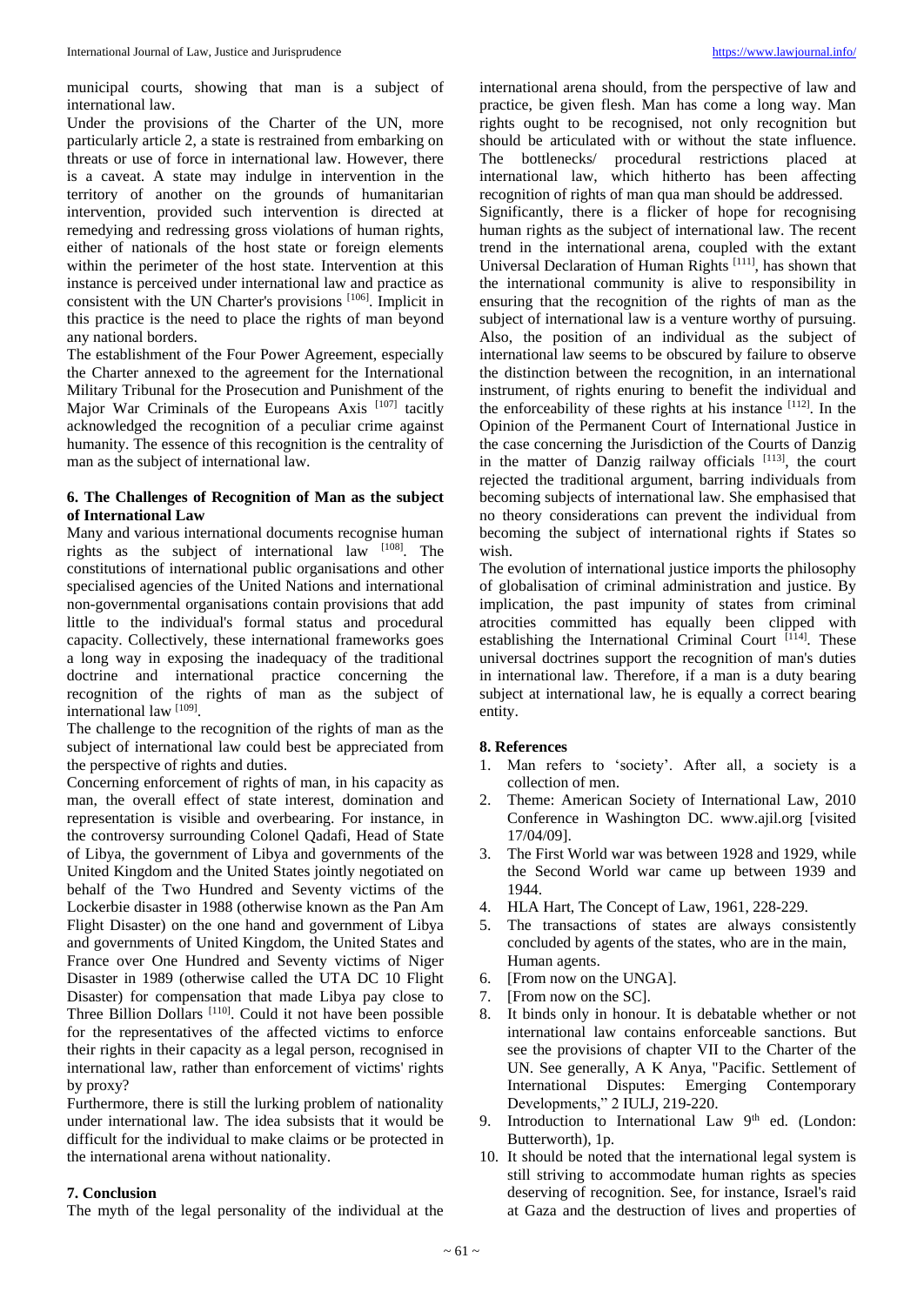Palestinian Arabs and the attendant inaction of the World Community, notwithstanding trifles of aid to the victims.

- 11. This falls short of a classical construction of international law. This is unarguably premised on developments surrounding the period of the nationstates. The affairs of international law were limited to only states. States were the only actors. Malanczuk has urged a developmental stage for international law. According to him, there is the pre-classical period (early origin from antiquity to 1648); thereafter, the classical system (1648-1918; and the Modern system (1918 to date). See generally Peter Malanczuk, Modern International Law, Akenhurst's 7<sup>th</sup> Revd. Ed. 1997;9(10):11.
- 12. An Introduction to International Law, 2nd ed. 1989, P.1.
- 13. The Law of Nations,  $6<sup>th</sup>$  ed. Waldock. 1963, 41-42.
- 14. Harris DJ, Cases and Materials on International Law 5<sup>th</sup> ed. (Sweet & Maxwell), 1, 2.
- 15. Ibid, at 2p.
- 16. Id.
- 17. Harris, note 14 at 2, 3p.
- 18. This is true both in domestic and international rules of law.
- 19. However, see D Lloyd, The Idea of Law (England: Penguin Books) P. 1. "It should be noted that the feeling, that law inherently is or should be necessary for man in a properly ordered society receives little encouragement from the long succession of leading Western philosophers from Plato to Karl Marx who, in one way or another, have lent their support to the rejection of the law. Hostility towards law has also played an important part in many of the great religious systems of East and West." See Proudhon again, Treatise on Order and Anarchy P.11, "The highest perfection of society is found in the union of order and anarchy
- 20. F. Pollock, First Book of Jurisprudence, 28p.
- 21. Harris, supra note 14 at 3.
- 22. Politics Among Nations 6th ed. 1985;312:313.
- 23. Harris, supra note 14 at 8. See generally, A. K. Anya "Pacific Settlement of International Disputes: Emerging Contemporary Developments" (2004) 2 IULJ p. 219, P. 225 that The settlement of international disputes in a manner fair and just to the parties involved has been a long-standing objective of international law. It is to be noted that settlement is conducted through defined rules and procedures by international customs and conventions. Furthermore, it is within the judicial competence to articulate injuries and claims of its nationals within the international forum.
- 24. Id.
- 25. Harris, supra note 14 at 9.
- 26. Oppenheim's International Law, 9<sup>th</sup> ed. 1992, 233. read. by permission of Addison Wesley Longman Ltd.
- 27. Flowing from the above, it is worth concluding that international law is preoccupied with prescriptive norms (primary rules) but devoid of the amendment and creation process (secondary rule).
- 28. See generally, Messrs. B. Bazuaye and O. Enabulele, International Law (Benin: Ambik Press), 2006, 4.
- 29. The principles of international law, concept and method are akin to law, simpliciter.
- 30. HLA Hart, The Concept of Law (England: Clarendon Press). 1961;229:230.
- 31. Harold Hongju Koh, The 1998 Frankel Lecture: Bringing International Law Home, 35 Hous. L. Rev. 1998;623:625.
- 32. Id, at 627. See also Sandra Babcock, The Role of International Law in United States Death Penalty Cases, 15 Leiden J. Int'l L. 367 (2002), (arguing that international law has had a measurable effect on the judgment of critical decision-makers such as judges, juries, governors and parole boards in capital cases). Babcock uses Harold Koh's transnational legal framework to argue that transnational legal actors, e.g. Mexico, Germany, and Paraguay have succeeded mainly in "establishing an international rule of law prohibiting the execution of foreign nationals who have been deprived of their rights to consular notification and access." Id. See again, Justice Sybil Nwaka of Lagos High Court in State v Ahmed Tijani, Vanguard 13th October 2006, p.22: maintaining that Nigeria has internalised international rule of law on the exercise of Jurisdiction (protective) over matters which are inimical to her security, interest and integrity.
- 33. Koh, supra note 31 at 27.
- 34. Id.
- 35. Id, at 628.
- 36. [hereafter VCDR], 1964.
- 37. See Foreign Nationals cases in Libya. Nothing is stopping the Nigerian government from responding to the executions of over 200 Nigerians in Libya by submitting a request for an advisory opinion from the International Court of Justice. Conscious of the procedural hurdles faced in the International Court of Justice, the Nigerian government can take the step of protecting her nationals by seeking an international forum willing to consider the judicial merits and implications of continued violations of the Vienna Convention. The opinion can also dwell on judicial guarantees for when a host nation fails to inform a foreign national of his right to contact his consulate. It is interesting to note that the Chicago Police Department has taken steps to notify foreign nationals of their right to contact a consular post in the US. The department has posted signs notifying foreign nationals of their right to contact their consular post. By this step, California became the first state in the US to pass legislation mandating full compliance with the consular notification provisions of the Vienna Convention.
- 38. The Libya authorities should note the raging news on the execution of foreign nationals, particularly Nigerians should be noted. See generally www.PressTv.news.com [last visited on 18/08/09].
- 39. Koh, supra note 31, at 628.
- 40. Micheal Fleishman, Reciprocity Unmasked: The Role of the Mexican Government in Defense of its Foreign Nationals in United States Death Penalty Cases. AJICL 20(2), 359, 405.
- 41. Koh, supra note 31 at 628.
- 42. Fleishman, supra note 39 at 405.
- 43. Malcolm N. Shaw, International Law,  $5<sup>th</sup>$  ed. (UK: Cambridge University Press). See generally, A, P. 13.Nussbaum. A Concise History of the Law of Nations, rev. edn. New York, 1954; Encyclopaedia of Public International Law (ed. R. Bernhardt),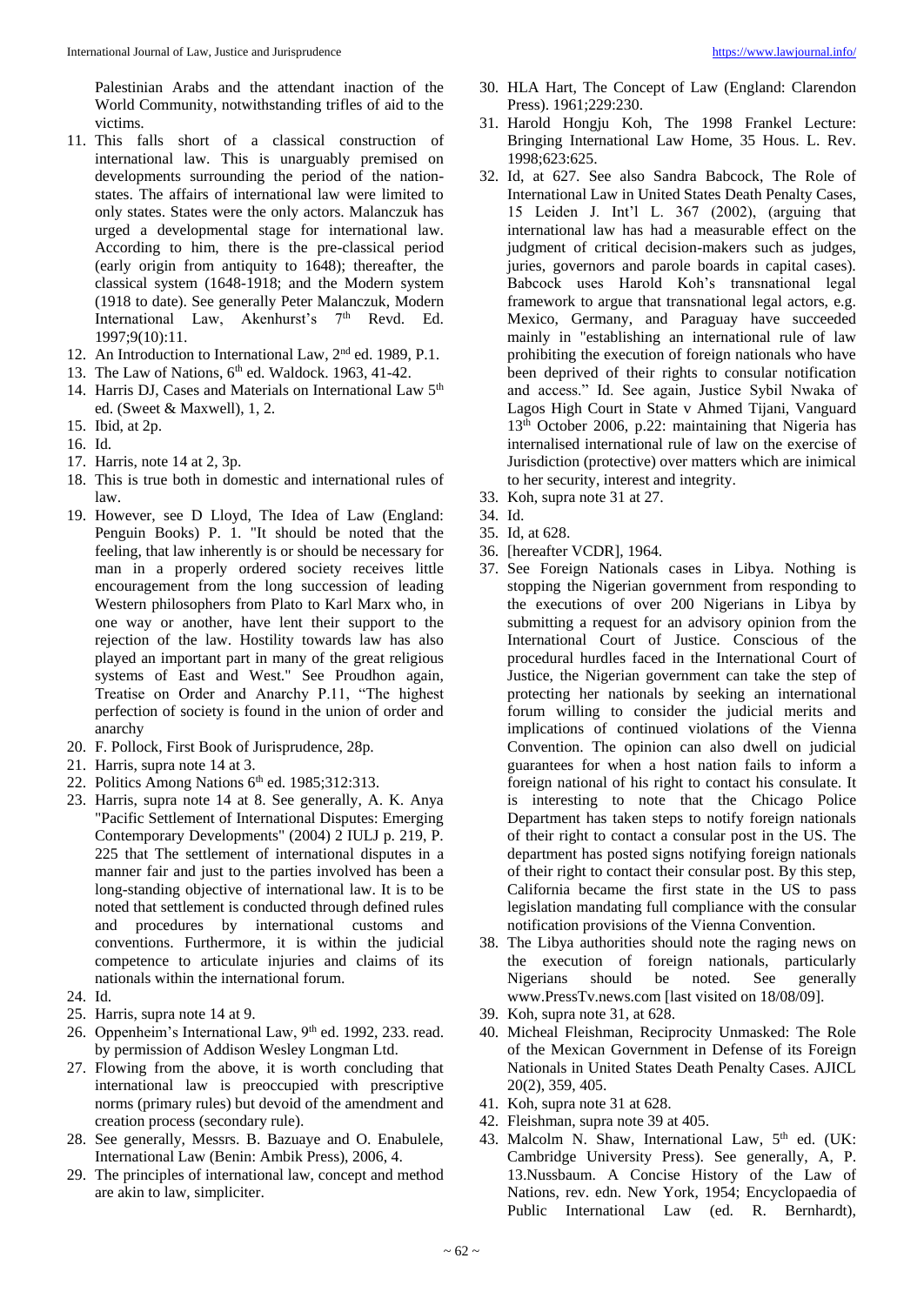Amsterdam, International Law. 1984;VIII:127-273. in Historical Perspective, Leiden, ten vols. 1968-79; M. Koskenniemi, The Gentle Civilizer of Nations: The Rise and Fall of International Law, (Trans. And rev. M. Byers), New York, 2000; A. Cassese, International Law in a Divided World, 1986 and Cassese, International Law, Oxford, 2001, P.19; Nguyen Quoc Dinh, P. Dailler and Apellet, Droit International Public, 7<sup>th</sup> edn, Paris, 2002, P.41 and O. Yasuaki, 'When was the Law of International Society Born? An Inquiry of the History of International Law from an Intercivilizational Perspective'. 2 Journal of the History of International Law, 2000, P. 1. For a generalised Bibliography, see P. Macalister-Smith and J. Schwietzke, 'Literature and Documentary Sources relating to the History of International Law', 1 Journal of the History of International Law, 1999, 136p.

- 44. Ibid.
- 45. Ibid, at P. 12. The vast decisions affecting states, individuals and international organisations are in the main conducted by agents or representatives of states, who through their interactions with one another either during treaty-making or international conferences bring to bear upon individuals and other international entities majority of commitments and duties, which are ordinarily regarded as pointers in that regime of transaction. See generally, the role of agents of international transactions under the Vienna Convention on Diplomatic Relations (VCDR), 1956.
- 46. This is equally limited to whether or not a particular party at law has the requisite ability to act or be recogni
- 47. See, for example, the Company and Allied Matters Act, Laws of the Federation of Nigeria, 1990, especially S. 37 on incorporation. Incorporation, a company is clothed with the capacity to sue or be sued in its name, like a 'person'.
- 48. Harris, supra note 14 at 101.
- 49. O'Connell, International Law, 2nd ed, New York, 1970;1:80-82.
- 50. See generally, Hohfeld's ingenious jural scheme on the regime of rights in Dennis Lloyds, Introduction to Jurisprudence,  $5<sup>th</sup>$  ed. 117p.
- 51. It should be noted that a novelty in international law, for instance, an emergent state, is bereft of rules of recognition. However, once such a novelty is identified in the international arena, she begins to attract recognition through interaction with the other members of the international community. See generally, A K Anya, An Incubus Prowls Again: Kosovo at the Threshold of Recognition, (Jul 2008-2009) Vol. 1 Pt. 2 Lead city University Law Journal, 286-293.
- 52. Harris, supra note 14 at 101. See again, H. Lauterpatcht, International Law: Collected Papers, Cambridge, 1975;11:487. N Mugerwa, 'Subjects of International Law' in Manual of Public International Law (ed. M. Sorenson), London, 1968, 247p.
- 53. Shaw, supra note 42 at 176.
- 54. Ibid.
- 55. Ibid.
- 56. Ibid.
- 57. It should be noted that some of these entities are limited in the scope of operations due to acceptance.
- 58. Shaw, supra note 42 at 177.
- 59. For a list of International and Public organisations, see D. W. Bowett, Law of International Institutions, 4<sup>th</sup> ed. (London: Stevens & Sons), 1982.
- 60. Cf. other entities such as trust territory, mandatory territory, etceteras, and the Holy See. The latter presently possess legal capacity as a state, unlike her between 1871 and 1929. See generally, Bowett, supra note 58.
- 61. It should be noted that the states of Switzerland, the Vatican City and the South Pacific mini States of Kiribati, Naura, Tongo and Tuvalu are not members of the United Nations. Generally, Anya, supra note 50 at 286; Harris, supra note 14 at 102 and Shaw, supra note 42 at 177.
- 62. Adopted by the  $7<sup>th</sup>$  International Conference of American States, 1933.
- 63. Harris supra, note 14 at 112.
- 64. Anya supra note 50 at 286.
- 65. Ibid.
- 66. In during President Gorbachev's administration of government, 1989.
- 67. See again, Elizabeth Neuffer, The Key to My Neighbour's House: Seeking Justice in Bosnia and Rwanda 33, 159, 166, 2001.
- 68. That was in early February, 2008.
- 69. See generally, Edward J. Kolla, "The Revolutionary Origins of the Principle of National Selfdetermination." International Judicial Monitor, Fall 2009 [12/9/2009]; Anya, supra, "Challenges of Humanitarian Intervention in International Law" 4 Jour. Of Law and Diplomacy No.1, 2007, 131p.
- 70. President Medvedev made this remark in Serbia prior to his victory at the poll. By this comment, he declared unalloyed support for Serbia against the secession of Kosovo.
- 71. See generally, Talitha Gray, "To keep is no Gain, To Kill you is no Loss-Securing Justice Through the International Criminal Court", Ariz. Jour. Of Int'l & Comp. Law. This used to be constituted as part of the former USSR. 2003;20(3):646-647.
- 72. Caleb Howe, "Russia and Georgia at War" (available at Politics daily) www.yahoonews.com [last visited 8/29/2009].
- 73. Ibid.
- 74. Mark Impomeni, "Russia Ceases Georgia Offensive" available at www.yahoonews.com [last visited 8/29/2009].
- 75. Ibid.
- 76. Kolla, supra note 68 at 1, 2p.
- 77. G.A. Resol. 1514 (XV) 14th December, 1960.
- 78. Ibid, at paragraph 1.
- 79. Ibid, at Para. 2.
- 80. Ibid, at Para 3.
- 81. In Apartheid South Africa, blacks were made to attain a limited educational height. Those employed in cosmopolitan areas were restricted to living in the "Bantustans". See generally, Rosemary Naggy, Violence, Amnesty and Transitional Law: Private Acts and Public Truth in South Africa (2004) 1 No. 1 AJLS P. 2.
- 82. Ibid, at Para. 4.
- 83. Naggy, supra note 81 at 5.
- 84. Draft Convention on Genocide, 1948.